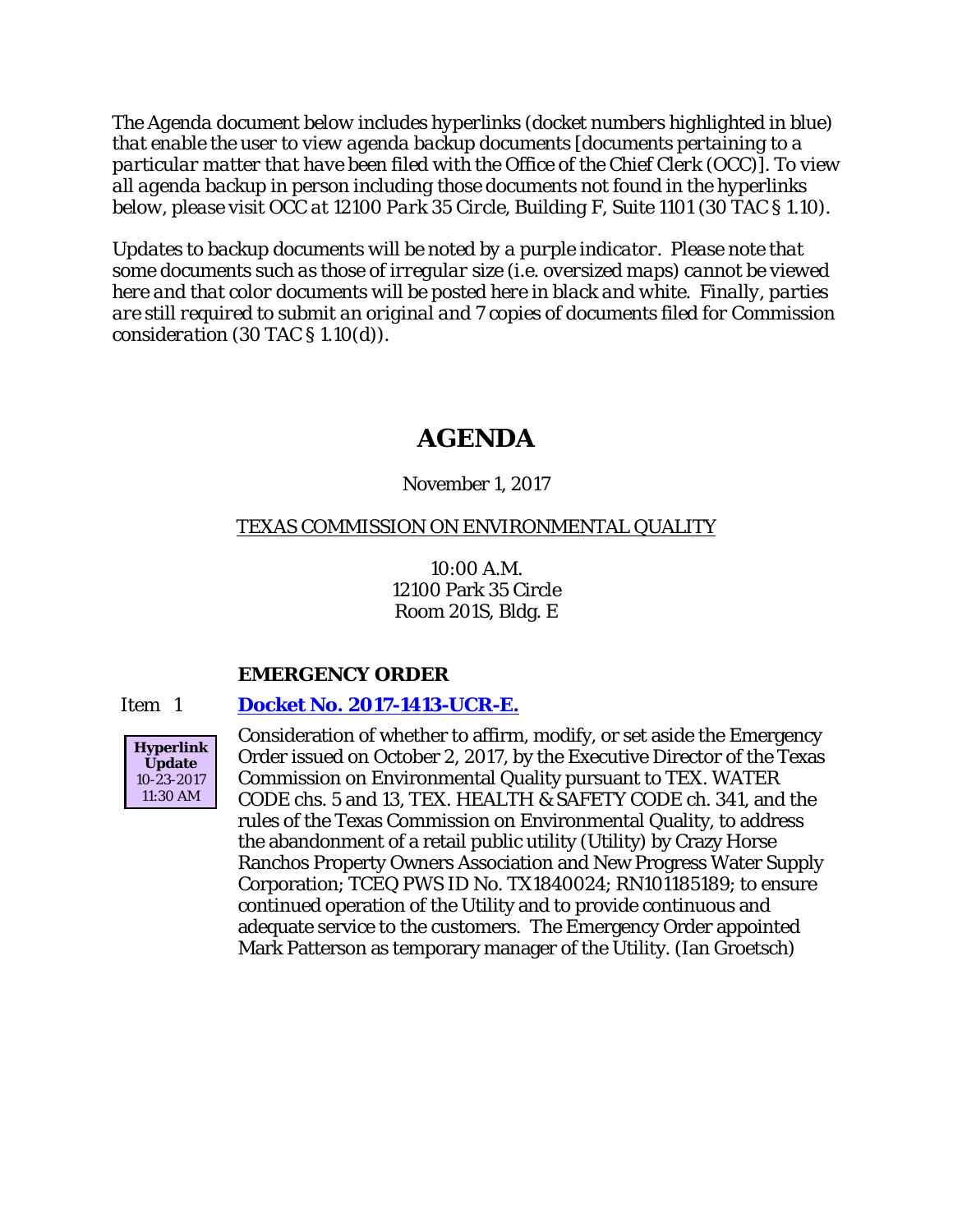#### **MISCELLANEOUS MATTERS**

#### Item 2 **[Docket No. 2017-1391-MIS.](http://www.tceq.texas.gov/assets/public/comm_exec/agendas/comm/backup/Agendas/2017/11-01-2017/1391MIS.pdf)**



Consideration of the Executive Director's findings and recommendation on whether a watermaster should be appointed for the Upper Brazos River Basin, Colorado River Basin, San Jacinto-Brazos Coastal Basin, Colorado-Lavaca Coastal Basin, or the Brazos-Colorado Coastal Basin. Texas Water Code, Section 11/326(g) requires that in river basins where no watermaster has been appointed, the executive director shall evaluate the river basin at least once every 5 years to determine whether a watermaster should be appointed, and report the findings and make recommendations to the commission. The commission shall include the findings and recommendations in the commission's biennial report to the Legislature (Amy Settemeyer, Dinniah Tadema).

#### Item 3 **[Docket No. 2017-1338-MIS.](http://www.tceq.texas.gov/assets/public/comm_exec/agendas/comm/backup/Agendas/2017/11-01-2017/1338MIS.pdf)**

Consideration of gifts and donations of \$500.00 or more in value given to the TCEQ, submitted for approval in accordance with Chapter 575 of the Government Code, concerning acceptance of gifts by certain state agencies. (Elizabeth West)

#### Item 4 **[Docket No. 2017-1420-MIS.](http://www.tceq.texas.gov/assets/public/comm_exec/agendas/comm/backup/Agendas/2017/11-01-2017/1420MIS.pdf)**

Consideration of material changes to contracts for goods and services awarded under Chapter 2155 of the Texas Government Code executed during the previous quarter. (Chris Gobert)

#### **AIR QUALITY ENFORCEMENT AGREED ORDERS**

## Item 5 **Docket No. [2017-0134-AIR-E.](http://www.tceq.texas.gov/assets/public/comm_exec/agendas/comm/backup/Agendas/2017/11-01-2017/0134AIR.pdf)**

Consideration of an Agreed Order assessing administrative penalties and requiring certain actions of Air Products LLC in Jefferson County; RN101941284; for air quality violations pursuant to Tex. Health & Safety Code ch. 382, Tex. Water Code ch. 7, and the rules of the Texas Commission on Environmental Quality, including specifically 30 Tex. Admin. Code ch. 60. (Abigail Lindsey, Michael Parrish)

#### Item 6 **Docket No. [2017-0091-AIR-E.](http://www.tceq.texas.gov/assets/public/comm_exec/agendas/comm/backup/Agendas/2017/11-01-2017/0091AIR.pdf)**

Consideration of an Agreed Order assessing administrative penalties and requiring certain actions of Chevron Phillips Chemical Company LP in Brazoria County; RN100825249; for air quality violations pursuant to Tex. Health & Safety Code ch. 382, Tex. Water Code ch. 7, and the rules of the Texas Commission on Environmental Quality, including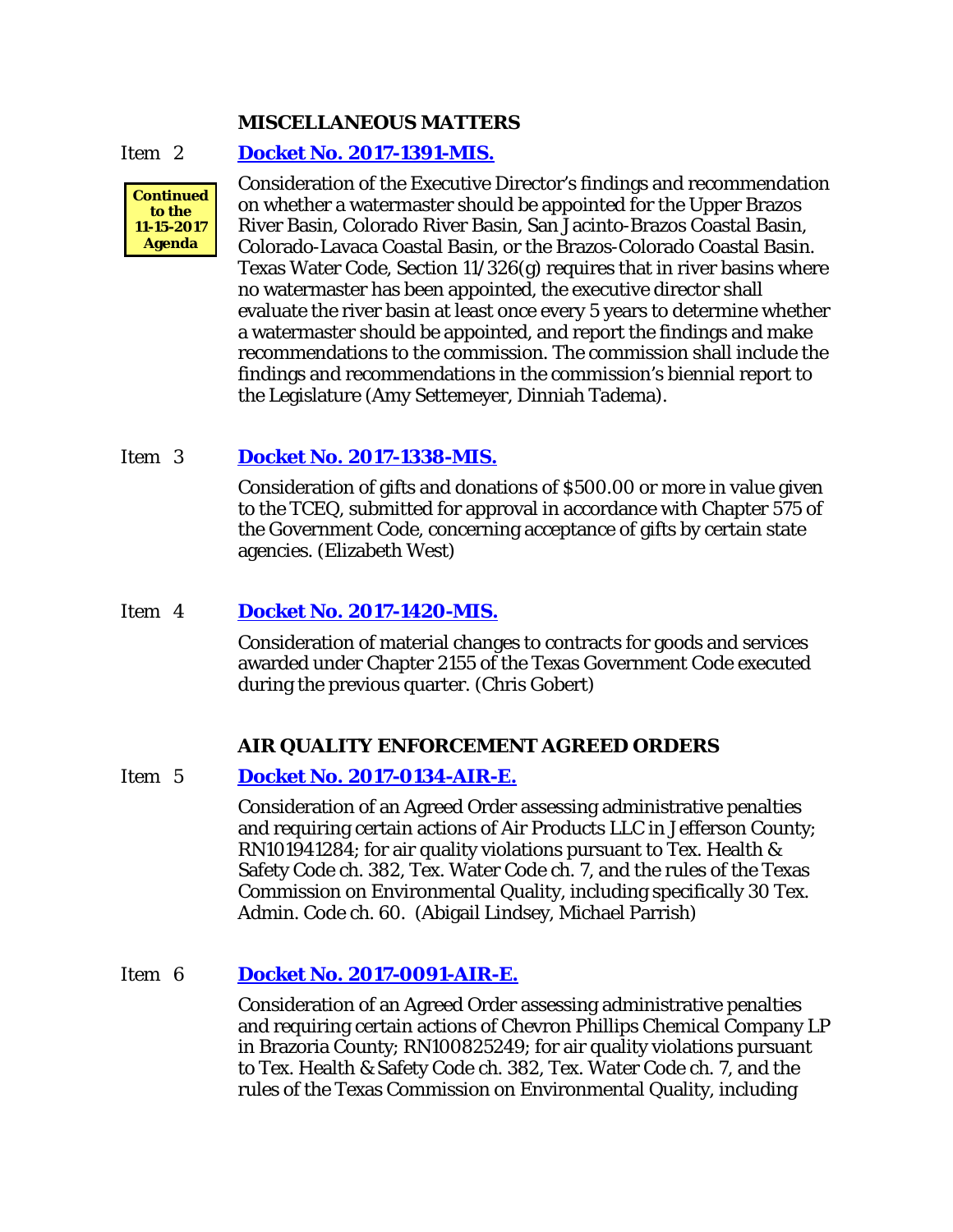specifically 30 Tex. Admin. Code ch. 60. (Abigail Lindsey, Michael Parrish)

## **INDUSTRIAL WASTE DISCHARGE ENFORCEMENT AGREED ORDER**

## Item 7 **Docket No. [2017-0015-IWD-E.](http://www.tceq.texas.gov/assets/public/comm_exec/agendas/comm/backup/Agendas/2017/11-01-2017/0015IWD.pdf)**

Consideration of an Agreed Order assessing administrative penalties and requiring certain actions of the City of Lubbock in Lubbock County; RN102545142; for water quality violations pursuant to Tex. Water Code chs. 7 and 26 and the rules of the Texas Commission on Environmental Quality, including specifically 30 Tex. Admin. Code ch. 60. (Larry Butler, Michael Parrish)

## **LANDSCAPE IRRIGATION LICENSING ENFORCEMENT DEFAULT ORDER**

## Item 8 **Docket No. [2016-1841-LII-E.](http://www.tceq.texas.gov/assets/public/comm_exec/agendas/comm/backup/Agendas/2017/11-01-2017/1841LII.pdf)**



Consideration of a Default Order assessing administrative penalties against and requiring certain actions of Mike Jason Tilley in Collin County and Hunt County; RN103354742; for landscape irrigation installation violations pursuant to Tex. Water Code chs. 7 and 37, Tex. Occ. Code ch. 1903, and the rules of the Texas Commission on Environmental Quality. (Eric Grady, Janice Hernandez)

## **MULTI-MEDIA MATTER ENFORCEMENT AGREED ORDERS**

## Item 9 **Docket No. [2016-1496-MLM-E.](http://www.tceq.texas.gov/assets/public/comm_exec/agendas/comm/backup/Agendas/2017/11-01-2017/1496MLM.pdf)**



Consideration of an Agreed Order assessing administrative penalties and requiring certain actions of 1265 LLC in Smith County; RN109269951; for air quality and water quality violations pursuant to Tex. Health & Safety Code ch. 382, Tex. Water Code chs. 7 and 26, and the rules of the Texas Commission on Environmental Quality, including specifically 30 Tex. Admin. Code ch. 60. (Sandra Douglas, Michael Parrish)

## Item 10 **Docket No. [2016-0638-MLM-E.](http://www.tceq.texas.gov/assets/public/comm_exec/agendas/comm/backup/Agendas/2017/11-01-2017/0638MLM.pdf)**

Consideration of an Agreed Order assessing administrative penalties and requiring certain actions of the City of Corpus Christi in Nueces County; RN101610400; for water quality violations pursuant to Tex. Water Code chs. 7 and 26 and the rules of the Texas Commission on Environmental Quality, including specifically 30 Tex. Admin. Code ch. 60. (Farhaud Abbaszadeh, Michael Parrish)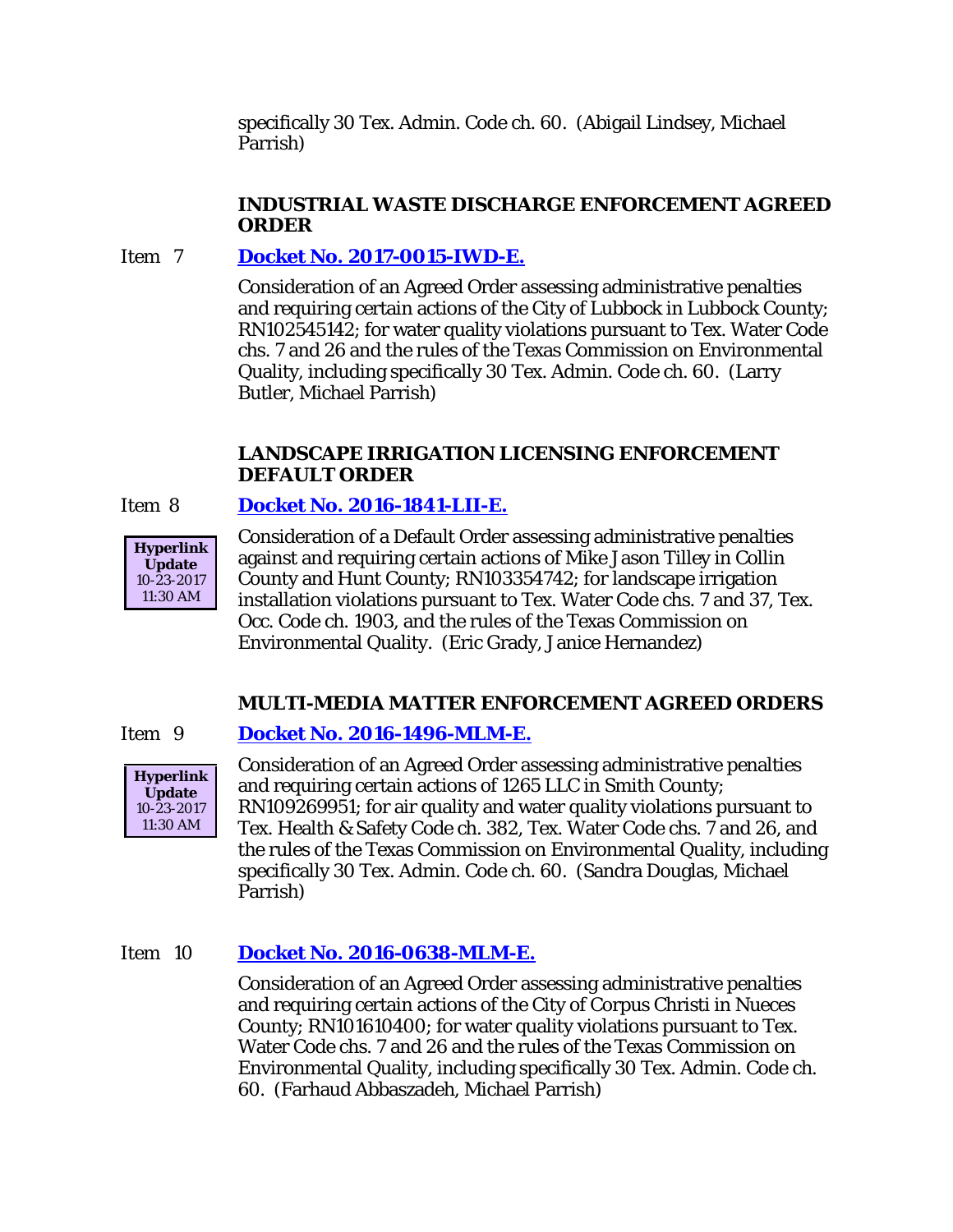### Item 11 **Docket No. [2015-1716-MLM-E.](http://www.tceq.texas.gov/assets/public/comm_exec/agendas/comm/backup/Agendas/2017/11-01-2017/1716MLM.pdf)**

Consideration of an Agreed Order assessing administrative penalties and requiring certain actions of PHILLIPS 66 COMPANY in Hutchinson County; RN102495884; for industrial and hazardous waste and underground injection control violations pursuant to Tex. Health & Safety Code ch. 361, Tex. Water Code chs. 7 and 27, and the rules of the Texas Commission on Environmental Quality, including specifically 30 Tex. Admin. Code ch. 60. (John Paul Fennell, Michael Parrish)

#### **MUNICIPAL WASTE DISCHARGE ENFORCEMENT AGREED ORDERS**

#### Item 12 **Docket No. [2017-0139-MWD-E.](http://www.tceq.texas.gov/assets/public/comm_exec/agendas/comm/backup/Agendas/2017/11-01-2017/0139MWD.pdf)**

Consideration of an Agreed Order assessing administrative penalties and requiring certain actions of the City of Beaumont in Jefferson County; RN101612224; for water quality violations pursuant to Tex. Water Code chs. 7 and 26 and the rules of the Texas Commission on Environmental Quality, including specifically 30 Tex. Admin. Code ch. 60. (Steven Van Landingham, Michael Parrish)

## Item 13 **Docket No. [2016-1296-MWD-E.](http://www.tceq.texas.gov/assets/public/comm_exec/agendas/comm/backup/Agendas/2017/11-01-2017/1296MWD.pdf)**

Consideration of an Agreed Order assessing administrative penalties and requiring certain actions of the City of Bishop in Nueces County; RN101920684; for water quality violations pursuant to Tex. Water Code chs. 7 and 26 and the rules of the Texas Commission on Environmental Quality, including specifically 30 Tex. Admin. Code ch. 60. (Sandra Douglas, Michael Parrish)

## Item 14 **[Docket No. 2017-0518-MWD-E.](http://www.tceq.texas.gov/assets/public/comm_exec/agendas/comm/backup/Agendas/2017/11-01-2017/0518MWD.pdf)**

Consideration of an Agreed Order assessing administrative penalties and requiring certain actions of the City of Skellytown in Carson County; RN102796968; for water quality violations pursuant to Tex. Water Code chs. 7 and 26 and the rules of the Texas Commission on Environmental Quality, including specifically 30 Tex. Admin. Code ch. 60. (Claudia Corrales, Michael Parrish)

## Item 15 **Docket No. [2017-0295-MWD-E.](http://www.tceq.texas.gov/assets/public/comm_exec/agendas/comm/backup/Agendas/2017/11-01-2017/0295MWD.pdf)**

Consideration of an Agreed Order assessing administrative penalties and requiring certain actions of Del Grande Mobile Home Owners' Association, Inc. in Val Verde County; RN104449194; for water quality violations pursuant to Tex. Water Code chs. 7 and 26 and the rules of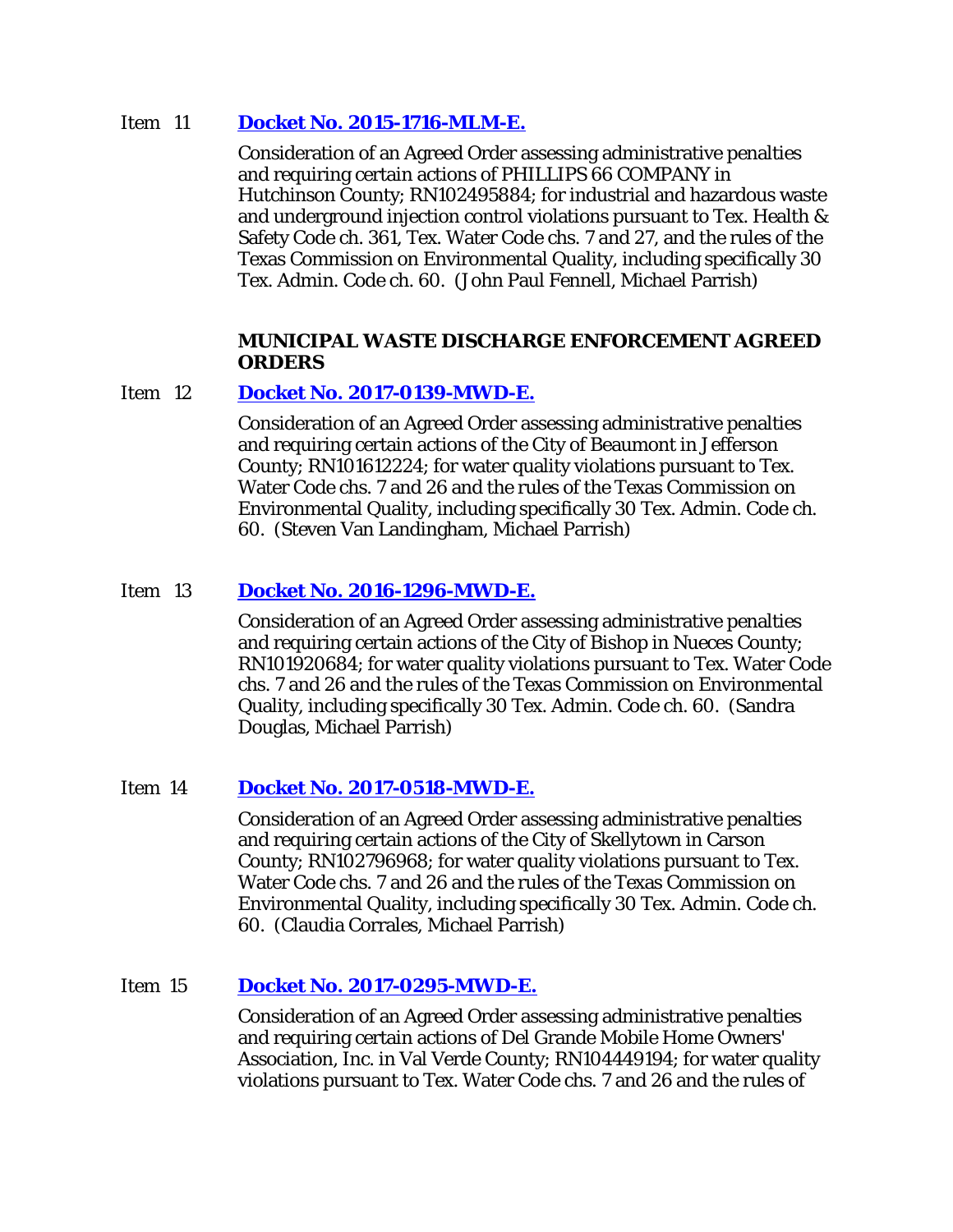the Texas Commission on Environmental Quality, including specifically 30 Tex. Admin. Code ch. 60. (Ariel Ramirez, Michael Parrish)

### Item 16 **Docket No. [2016-0499-MWD-E.](http://www.tceq.texas.gov/assets/public/comm_exec/agendas/comm/backup/Agendas/2017/11-01-2017/0499MWD.pdf)**

Consideration of an Agreed Order assessing administrative penalties against Eastlake RV, LP in Harris County; RN102855384; for water quality violations pursuant to Tex. Water Code chs. 7 and 26 and the rules of the Texas Commission on Environmental Quality, including specifically 30 Tex. Admin. Code ch. 60. (Claudia Corrales, Michael Parrish)

#### Item 17 **Docket No. [2016-1313-MWD-E.](http://www.tceq.texas.gov/assets/public/comm_exec/agendas/comm/backup/Agendas/2017/11-01-2017/1313MWD.pdf)**

Consideration of an Agreed Order assessing administrative penalties against West Travis County Public Utility Agency in Travis County; RN102077989; for water quality violations pursuant to Tex. Water Code chs. 7 and 26 and the rules of the Texas Commission on Environmental Quality, including specifically 30 Tex. Admin. Code ch. 60. (Ross Luedtke, Michael Parrish)

#### Item 18 **Docket No. [2017-0280-MWD-E.](http://www.tceq.texas.gov/assets/public/comm_exec/agendas/comm/backup/Agendas/2017/11-01-2017/0280MWD.pdf)**

Consideration of an Agreed Order assessing administrative penalties and requiring certain actions of Zapata County; RN102078391; for water quality violations pursuant to Tex. Water Code chs. 7 and 26 and the rules of the Texas Commission on Environmental Quality, including specifically 30 Tex. Admin. Code ch. 60. (Austin Henck, Michael Parrish)

#### Item 19 **Docket No. [2016-1984-MWD-E.](http://www.tceq.texas.gov/assets/public/comm_exec/agendas/comm/backup/Agendas/2017/11-01-2017/1984MWD.pdf)**

Consideration of an Agreed Order assessing administrative penalties against and requiring certain actions of the City of Frost in Navarro County; RN103138228; for water quality violations pursuant to Tex. Water Code chs. 7 and 26 and the rules of the Texas Commission on Environmental Quality, including specifically 30 Tex. Admin. Code ch. 60. (Ryan Rutledge, Janice Hernandez)

#### **PETROLEUM STORAGE TANK ENFORCEMENT AGREED ORDERS**

Item 20 **Docket No. [2017-0242-PST-E.](http://www.tceq.texas.gov/assets/public/comm_exec/agendas/comm/backup/Agendas/2017/11-01-2017/0242PST.pdf)** 

Consideration of an Agreed Order assessing administrative penalties and requiring certain actions of AMINABEN ENTERPRISES, INC. dba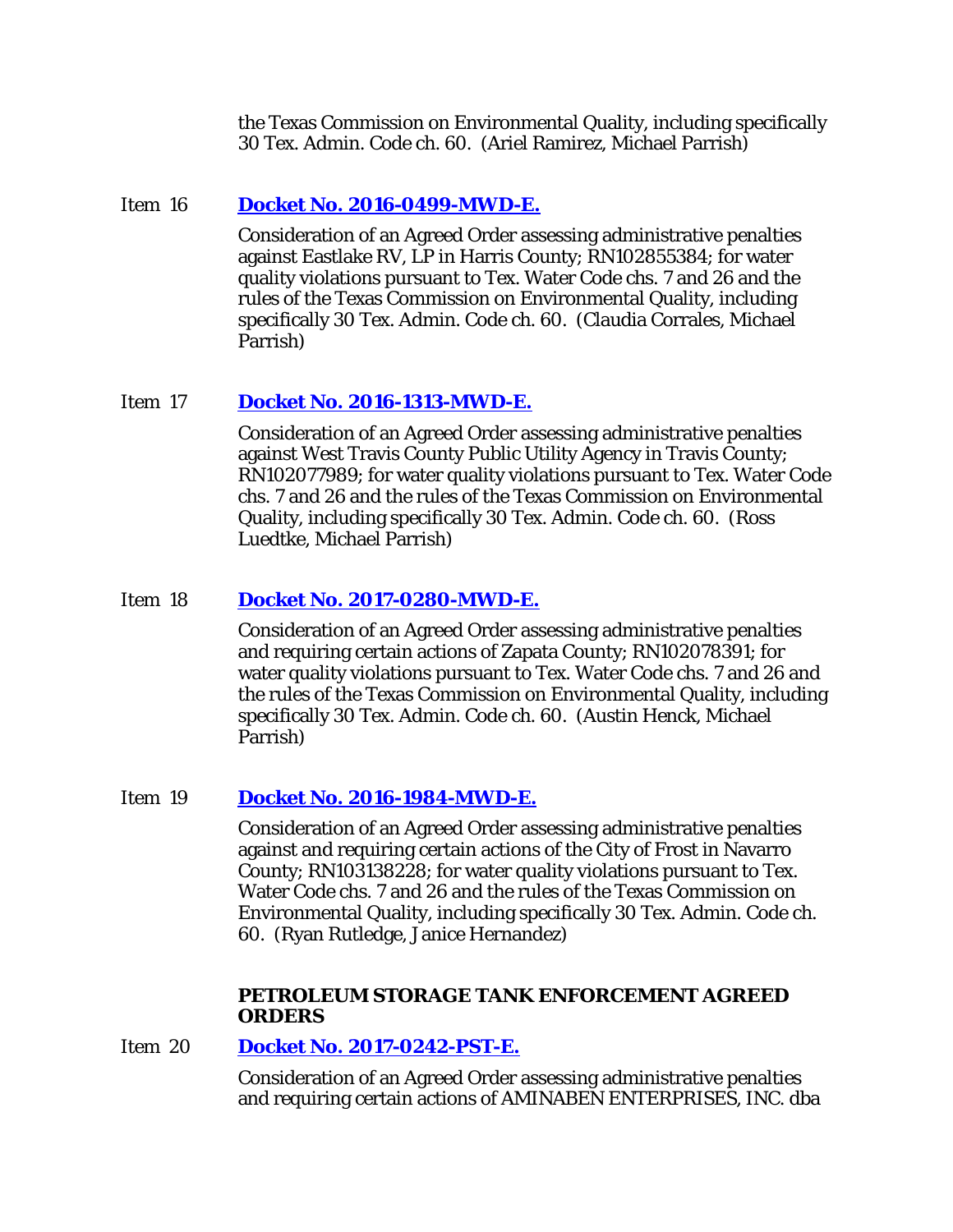24 Seven 11 in Harris County; RN102445293; for petroleum storage tank violations pursuant to Tex. Water Code chs. 7 and 26 and the rules of the Texas Commission on Environmental Quality, including specifically 30 Tex. Admin. Code ch. 60. (James Baldwin, Michael Parrish)

### Item 21 **Docket No. [2016-1721-PST-E.](http://www.tceq.texas.gov/assets/public/comm_exec/agendas/comm/backup/Agendas/2017/11-01-2017/1721PST.pdf)**

Consideration of an Agreed Order assessing administrative penalties and requiring certain actions of the City of Red Oak in Ellis County; RN101387512; for petroleum storage tank violations pursuant to Tex. Water Code chs. 7 and 26 and the rules of the Texas Commission on Environmental Quality, including specifically 30 Tex. Admin. Code ch. 60. (Stephanie McCurley, Michael Parrish)

#### Item 22 **Docket No. [2017-0260-PST-E.](http://www.tceq.texas.gov/assets/public/comm_exec/agendas/comm/backup/Agendas/2017/11-01-2017/0260PST.pdf)**

Consideration of an Agreed Order assessing administrative penalties and requiring certain actions of Fiesta Mart, L.L.C. dba Fiesta Mart 64 in Travis County; RN102656246; for petroleum storage tank violations pursuant to Tex. Water Code chs. 7 and 26 and the rules of the Texas Commission on Environmental Quality, including specifically 30 Tex. Admin. Code ch. 60. (Jonathan Nguyen, Michael Parrish)

#### Item 23 **Docket No. [2017-0318-PST-E.](http://www.tceq.texas.gov/assets/public/comm_exec/agendas/comm/backup/Agendas/2017/11-01-2017/0318PST.pdf)**

Consideration of an Agreed Order assessing administrative penalties against MAAS VENTURES, LLC dba Mega Fuel 11 in Harris County; RN102065067; for petroleum storage tank violations pursuant to Tex. Water Code chs. 7 and 26 and the rules of the Texas Commission on Environmental Quality, including specifically 30 Tex. Admin. Code ch. 60. (Jonathan Nguyen, Michael Parrish)

## Item 24 **Docket No. [2016-1456-PST-E.](http://www.tceq.texas.gov/assets/public/comm_exec/agendas/comm/backup/Agendas/2017/11-01-2017/1456PST.pdf)**

Consideration of an Agreed Order assessing administrative penalties against Jerry Ung dba KU Food Mart and K. U. FOOD MART, L.P. dba KU Food Mart in Tarrant County; RN102385887; for petroleum storage tank violations pursuant to Tex. Water Code chs. 7 and 26 and the rules of the Texas Commission on Environmental Quality, including specifically 30 Tex. Admin. Code ch. 60. (Audrey Liter, Janice Hernandez)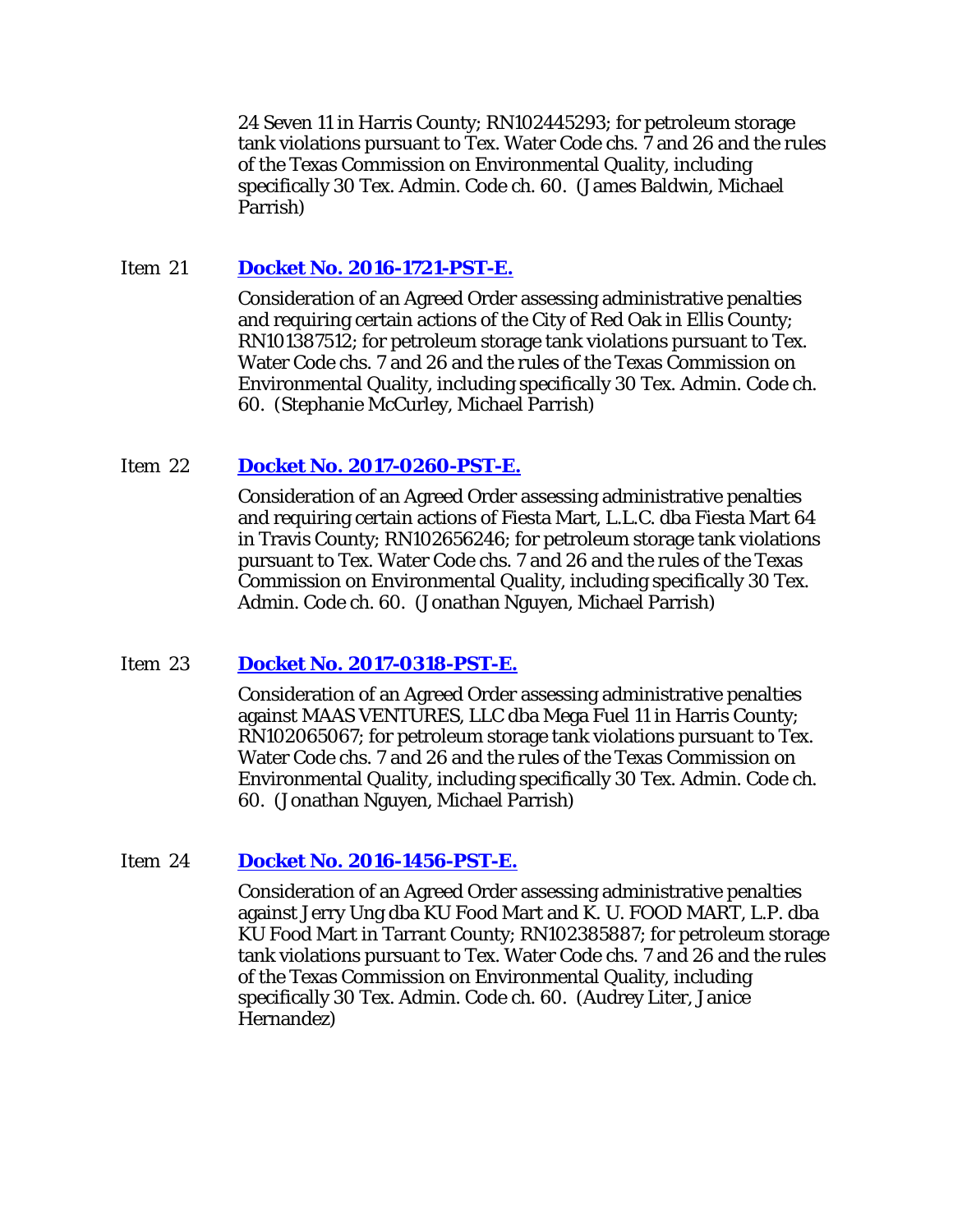### **PETROLEUM STORAGE TANK ENFORCEMENT DEFAULT ORDER**

#### Item 25 **Docket No. [2016-1695-PST-E.](http://www.tceq.texas.gov/assets/public/comm_exec/agendas/comm/backup/Agendas/2017/11-01-2017/1695PST.pdf)**



Consideration of a Default Order assessing administrative penalties against and requiring certain actions of TOVA INC dba Petromart 115 in Hardin County; RN102785227; for petroleum storage tank violations pursuant to Tex. Water Code chs. 7 and 26 and the rules of the Texas Commission on Environmental Quality, including specifically 30 Tex. Admin. Code ch. 60. (Lena Roberts, Janice Hernandez)

#### **PUBLIC WATER SYSTEM ENFORCEMENT AGREED ORDERS**

#### Item 26 **Docket No. [2017-0556-PWS-E.](http://www.tceq.texas.gov/assets/public/comm_exec/agendas/comm/backup/Agendas/2017/11-01-2017/0556PWS.pdf)**

Consideration of an Agreed Order assessing administrative penalties and requiring certain actions of the City of Cushing in Nacogdoches County; RN101247138; for public drinking water violations pursuant to Tex. Health & Safety Code ch. 341 and the rules of the Texas Commission on Environmental Quality. (Ronica Rodriguez, Michael Parrish)

## Item 27 **Docket No. [2016-1747-PWS-E.](http://www.tceq.texas.gov/assets/public/comm_exec/agendas/comm/backup/Agendas/2017/11-01-2017/1747PWS.pdf)**

Consideration of an Agreed Order assessing administrative penalties against and requiring certain actions of City of Liverpool in Brazoria County; RN101231231; for public drinking water violations pursuant to Tex. Health & Safety Code ch. 341 and the rules of the Texas Commission on Environmental Quality. (Ryan Rutledge, Janice Hernandez)

#### **PUBLIC WATER SYSTEM ENFORCEMENT DEFAULT ORDER**

#### Item 28 **Docket No. [2016-1743-PWS-E.](http://www.tceq.texas.gov/assets/public/comm_exec/agendas/comm/backup/Agendas/2017/11-01-2017/1743PWS.pdf)**

Consideration of a Default Order assessing administrative penalties against and requiring certain actions of TANK WORKS, INC. dba Brazos Bend Home & Ranch in Fort Bend County; RN101176592; for public drinking water violations pursuant to Tex. Health & Safety Code ch. 341 and the rules of the Texas Commission on Environmental Quality. (Elizabeth Carroll Harkrider, Janice Hernandez)

#### **MISCELLANEOUS MATTER**

#### Item 29 **[Docket No. 2017-1102-MIS.](http://www.tceq.texas.gov/assets/public/comm_exec/agendas/comm/backup/Agendas/2017/11-01-2017/1102MIS.pdf)**

Consideration of the adoption of revisions to New Technology Implementation Grant Program: Guidelines for Grants (RG-484). The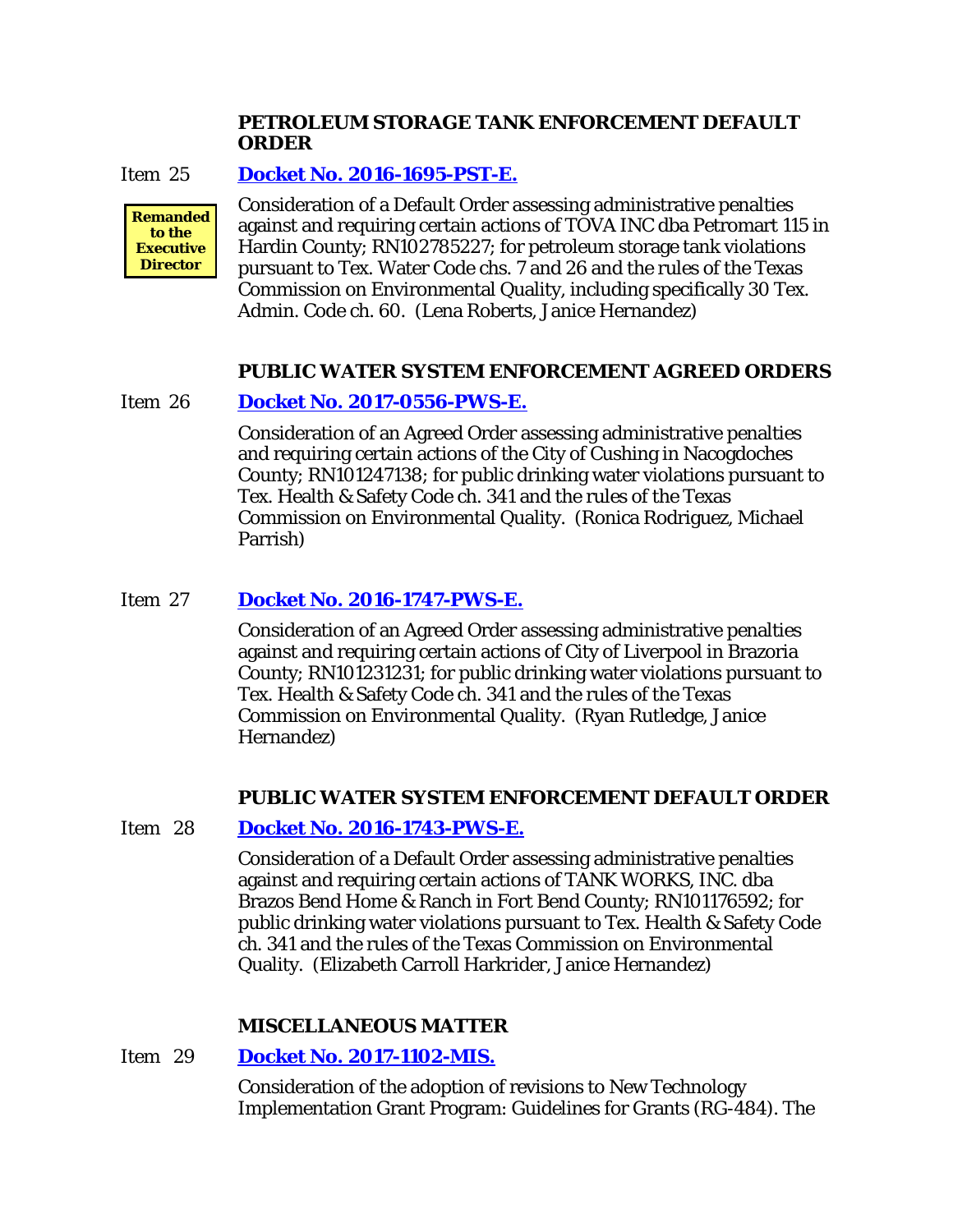adoption of the revisions to the guidelines would add new project categories to the New Technology Implementation Grant (NTIG) Program established under Texas Health and Safety Code (THSC), Chapter 391. The new project categories were added to THSC, Chapter 391, by Senate Bill 1731, 85th Texas Legislature, 2017, Regular Session. The purpose of the NTIG Program is to assist the implementation of new technologies to reduce emissions from facilities and other stationary sources in this state. The additional project categories include new technology projects that reduce emissions from upstream and midstream oil and gas production, completions, gathering, storage, processing, and transmission activities through: the replacement or repower of stationary compressors or retrofit of a stationary compressor or engine/compressor; the installation of systems to reduce or eliminate the loss of gas, flaring of gas, or burning of gas using other combustion control devices; or the installation of systems that reduce flaring emissions and other site emissions by capturing waste heat to generate electricity solely for on-site service. (Steve Dayton, Dylan Dobecki) (Non-Rule Project No. 2017-033-OTH-NR)

#### **RULE MATTERS**

#### Item 30 **[Docket No. 2017-0866-RUL.](http://www.tceq.texas.gov/assets/public/comm_exec/agendas/comm/backup/Agendas/2017/11-01-2017/0866RUL.pdf)**

Consideration for publication of, and hearing on, proposed repeal of Sections 114.610 - 114.612 and 114.616; and proposed new Sections 114.610 - 114.613 of 30 TAC Chapter 114, Control of Air Pollution from Motor Vehicles. The proposed rulemaking would implement Senate Bill (SB) 1731 from the 85th Texas Legislature, 2017, Regular Session, to implement a new Light-Duty Motor Vehicle Purchase or Lease Incentive Program (program) established under Texas Health and Safety Code, Chapter 386, Subchapter D. The proposed rulemaking would repeal the criteria and requirements pertaining to the previous program that ended in 2015, and would replace those sections with the criteria and requirements for the new program established under SB 1731. The new program would provide an incentive of up to \$5,000 for the purchase or lease of an eligible new light-duty motor vehicle powered by compressed natural gas or liquefied petroleum gas. An incentive of up to \$2,500 would be available for the purchase or lease of an eligible new light-duty motor vehicle powered by an electric motor that draws electricity from a hydrogen fuel cell or from a battery. The proposed new sections would include the eligibility criteria for applicants and the new light-duty motor vehicles that may qualify for the incentive. The proposed new sections would also include requirements and procedures for a manufacturer of an eligible new light-duty motor vehicle, an intermediate or final state manufacturer, or a manufacturer of compressed natural gas or liquefied petroleum gas systems to submit information on the new light-duty motor vehicle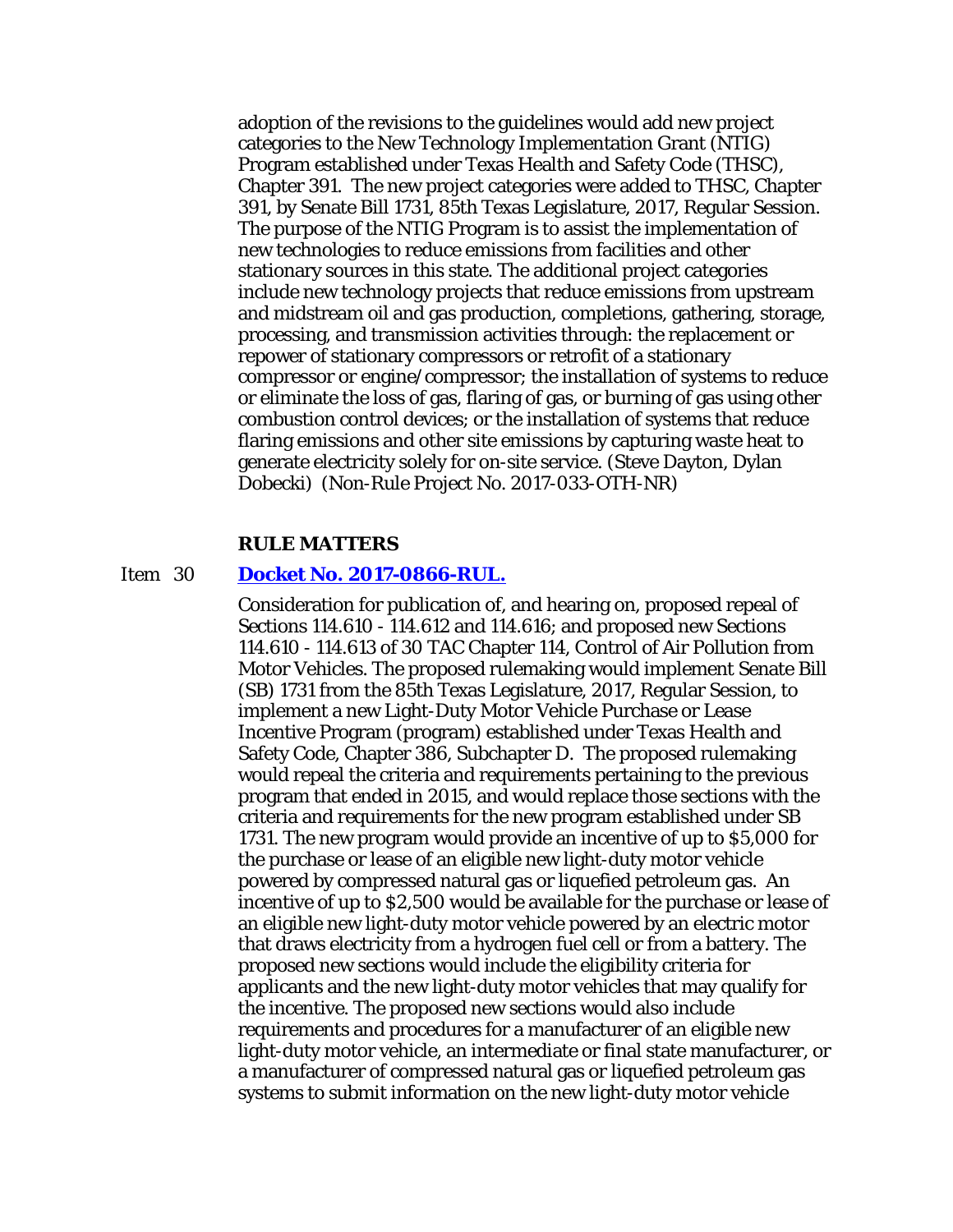models or natural gas or liquefied petroleum gas systems and the vehicle models on which the systems are approved for installation that the manufacturer intends to sell in this state during the model year. Under the proposed rulemaking, the manufacturer reports would need to be submitted to the executive director, or the executive director's designee, upon request initially and then no later than July 1 of each year preceding the new vehicle model year. (Steve Dayton, Sierra Redding) (Rule Project No. 2017-030-114-AI)

#### Item 31 **[Docket No. 2017-0867-RUL.](http://www.tceq.texas.gov/assets/public/comm_exec/agendas/comm/backup/Agendas/2017/11-01-2017/0867RUL.pdf)**

Consideration for publication of, and hearing on, proposed amended Sections 114.620, 114.622, 114.623, 114.644, 114.650 - 114.653, and 114.680 - 114.682 of 30 TAC Chapter 114, Control of Air Pollution from Motor Vehicles, Subchapter K; and proposed repeal of Sections 114.648, 114.658, 114.660 - 114.662, and 114.670 - 114.672. If adopted, the amendments to Sections 114.620, 114.622, 114.623, 114.650 - 114.653, and 114.680 - 114.682 would be submitted to the United States Environmental Protection Agency (EPA) as a revision to the state implementation plan. The proposed rulemaking would implement portions of Senate Bill (SB) 1731 enacted by the 85th Legislature, 2017, Regular Session, which amended statutory provisions pertaining to programs that are part of the Texas Emissions Reduction Plan (TERP). The proposed rulemaking would amend existing rules implementing the Diesel Emissions Reduction Incentive Program established under Texas Health and Safety Code (THSC), Chapter 386, Subchapter C; the Texas Clean School Bus Program (TCSBP) established under THSC, Chapter 390; the Texas Clean Fleet Program (TCFP) established under THSC, Chapter 392; and the Seaport and Rail Yard Areas Emissions Reduction Program established under THSC, Chapter 386, Subchapter D - 1. The proposed changes include updates and revisions to program criteria and processes. The proposed rulemaking would repeal the expiration dates of the rules for the TCSBP and the TCFP. SB 1731 removed specific statutory expiration dates for the TERP programs and extended the programs until the commission publishes notification in the Texas Register of actions by the EPA designating areas in Texas as attainment or unclassifiable/attainment for National Ambient Air Quality Standards for ozone, or EPA has approved a redesignation substitute making a finding of nonattainment for an area, and all judicial reviews of the EPA actions and rules have been completed and upheld the findings or the limitations period to seek judicial review has expired. The proposed rulemaking would also repeal rules for the Alternative Fueling Facilities Program established under THSC, Chapter 393; and the Texas Natural Gas Vehicle Grants Program established under THSC, Chapter 394. The statutory rulemaking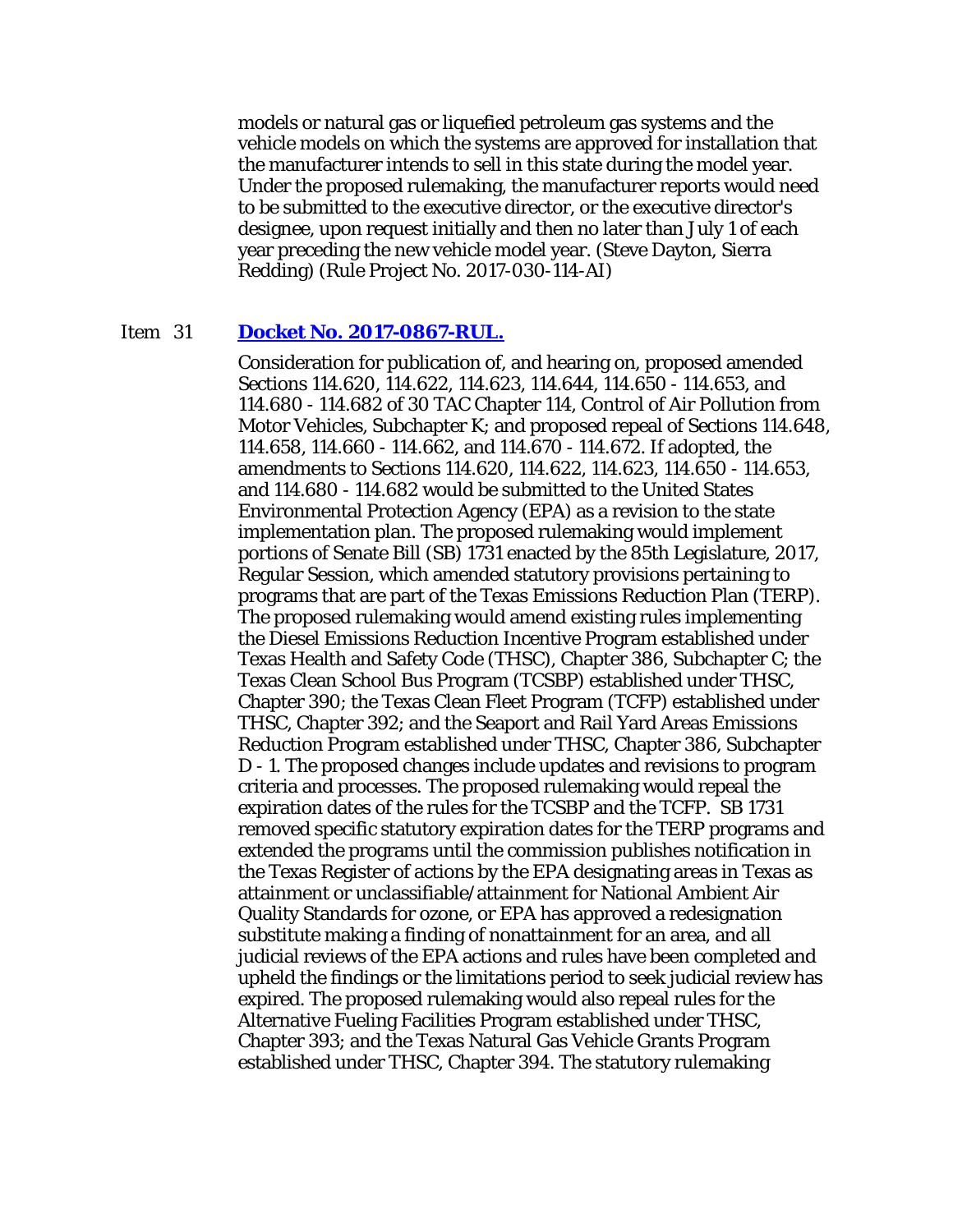requirements for these two programs were removed by SB 1731. (Steve Dayton, Sierra Redding) (Rule Project No. 2017-031-114-AI)

## Item 32 **[Docket No. 2017-0767-RUL.](http://www.tceq.texas.gov/assets/public/comm_exec/agendas/comm/backup/Agendas/2017/11-01-2017/0767RUL.pdf)**

Consideration for publication of, and hearing on, proposed amended 30 TAC Chapter 220, Regional Assessments of Water Quality, Sections 220.4 and 220.6 and repealed 30 TAC Chapter 305, Consolidated Permits, Section 305.71. The proposed rulemaking would implement House Bill 3618, 85th Texas Legislature, 2017, relating to the timing of the expiration of water quality permits. (Laurie Fleet, Robert Brush) (Rule Project No. 2017-025-305-OW)

## Item 33 **[Docket No. 2017-0894-RUL.](http://www.tceq.texas.gov/assets/public/comm_exec/agendas/comm/backup/Agendas/2017/11-01-2017/0894RUL.pdf)**

Consideration for publication of, and hearing on, a proposed amendment to Section 336.103 of 30 TAC Chapter 336, Radioactive Substance Rules. The proposed rulemaking would implement House Bill 2662, 85th Texas Legislature, 2017, Regular Session, to repeal the 5% gross receipts fee on all compact and federal waste disposal for the biennium beginning September 1, 2017. (Hans Weger, Amie Robinson) (Rule Project No. 2017-032-336-WS)

## **PUBLIC COMMENT SESSION**

## Item 34 **Docket No. 2017-0005-PUB.**

The Commission will receive comments from the public on any matters within the jurisdiction of the TCEQ in accordance with Texas Water Code Section 5.112, with the exception of pending permitting matters or other contested cases which are subject to the ex parte prohibition found in Texas Government Code Section 2001.061. In the interest of time, speakers will be limited to three minutes each, with the total time for public comment limited to one hour. Please note that the Commission's discussion of subjects for which public notice has not been given are limited to statements of specific factual responses and recitation of existing policy.

## **EXECUTIVE MEETING**

## Item 35 **Docket No. 2017-0001-EXE.**

The Commission will conduct a closed meeting to receive legal advice from its attorney(s) and will discuss pending or contemplated litigation, and/or settlement offers, as permitted by Section 551.071 of the Texas Open Meetings Act, Chapter 551 of the Texas Government Code. The Commission may also meet in open meeting to take action on this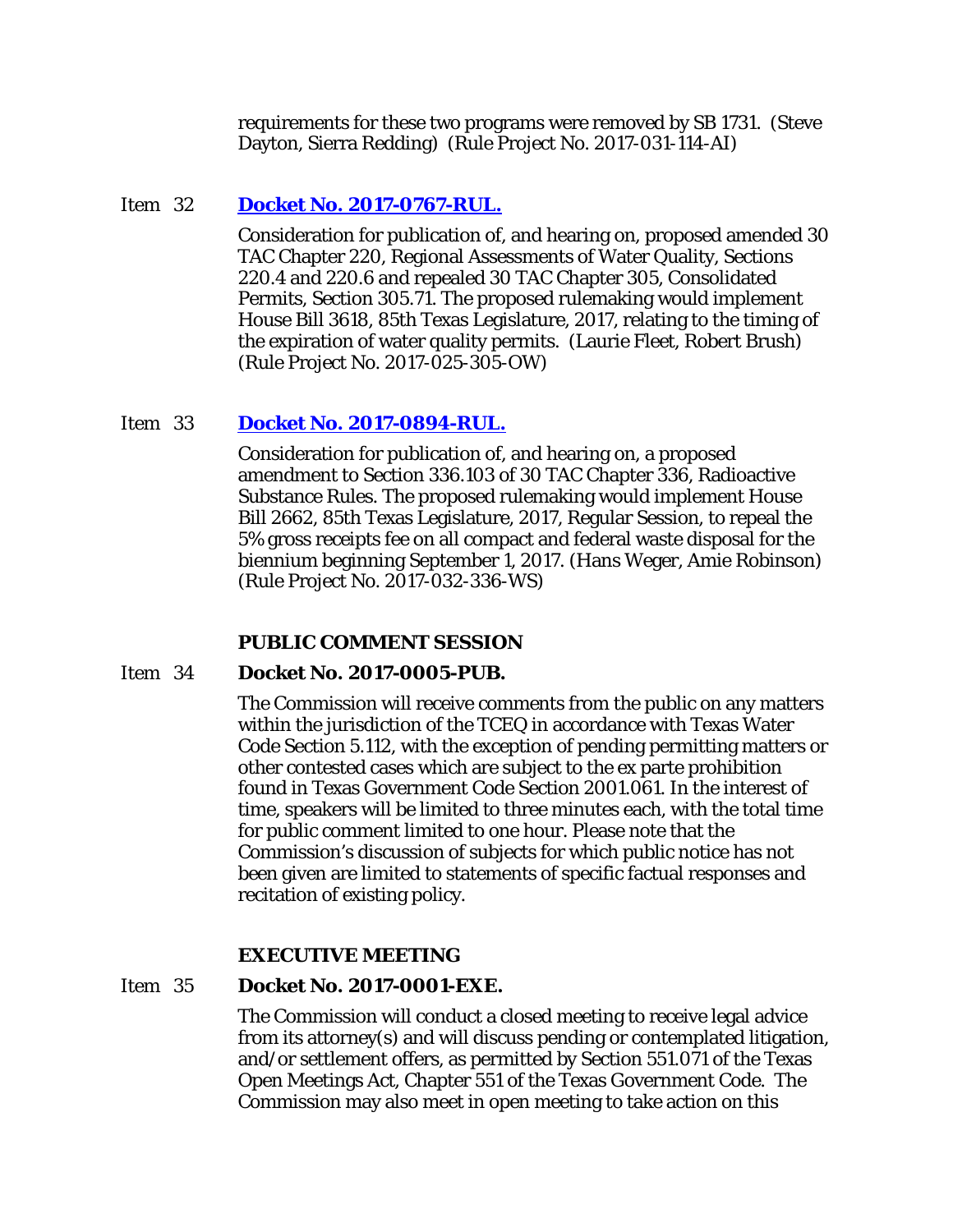matter as required by Section 551.102 of the Texas Open Meetings Act, Chapter 551 of the Texas Government Code.

#### Item 36 **Docket No. 2017-0002-EXE.**

The Commission will conduct a closed meeting to deliberate the appointment, employment, evaluation, reassignment, duties, discipline, or dismissal of the Commission's Executive Director, General Counsel, Chief Clerk, Public Interest Counsel, or Chief Auditor as permitted by Section 551.074 of the Texas Open Meetings Act, Chapter 551 of the Texas Government Code. The Commission may also meet in open meeting to take action on this matter as required by Section 551.102 of the Texas Open Meetings Act, Chapter 551 of the Texas Government Code.

#### Item 37 **Docket No. 2017-0003-EXE.**

The Commission will conduct a closed meeting to discuss the employment, evaluation, reassignment, duties, discipline or dismissal of a specific Commission employee(s) as permitted by Section 551.074 of the Texas Open Meetings Act, Chapter 551 of the Texas Government Code. The Commission may also meet in open meeting to take action on this matter as required by Section 551.102 of the Texas Open Meetings Act, Chapter 551 of the Texas Government Code.

## Item 38 **Docket No. 2017-0004-EXE.**

The Commission will conduct a closed meeting to discuss their duties, roles, and responsibilities as Commissioners of the TCEQ pursuant to Section 551.074 of the Texas Open Meetings Act, Chapter 551 of the Texas Government Code. The Commission may also meet in open meeting to take action on this matter as required by Section 551.102 of the Texas Open Meetings Act, Chapter 551 of the Texas Government Code.

**PERSONS WITH DISABILITIES WHO PLAN TO ATTEND THE TCEQ AGENDA AND WHO MAY NEED AUXILIARY AIDS OR SERVICES SUCH AS INTERPRETERS FOR PERSONS WHO ARE DEAF OR HEARING IMPAIRED, READERS, LARGE PRINT, OR BRAILLE ARE REQUESTED TO CONTACT OFFICE OF THE CHIEF CLERK AT (512) 239-3300 AT LEAST SIX (6) WORK DAYS PRIOR TO THE AGENDA, SO THAT APPROPRIATE ARRANGEMENTS CAN BE MADE. PERSONS WHO DESIRE THE ASSISTANCE OF AN INTERPRETER IN CONJUNCTION WITH THEIR ORAL PRESENTATION AT THIS TCEQ AGENDA**